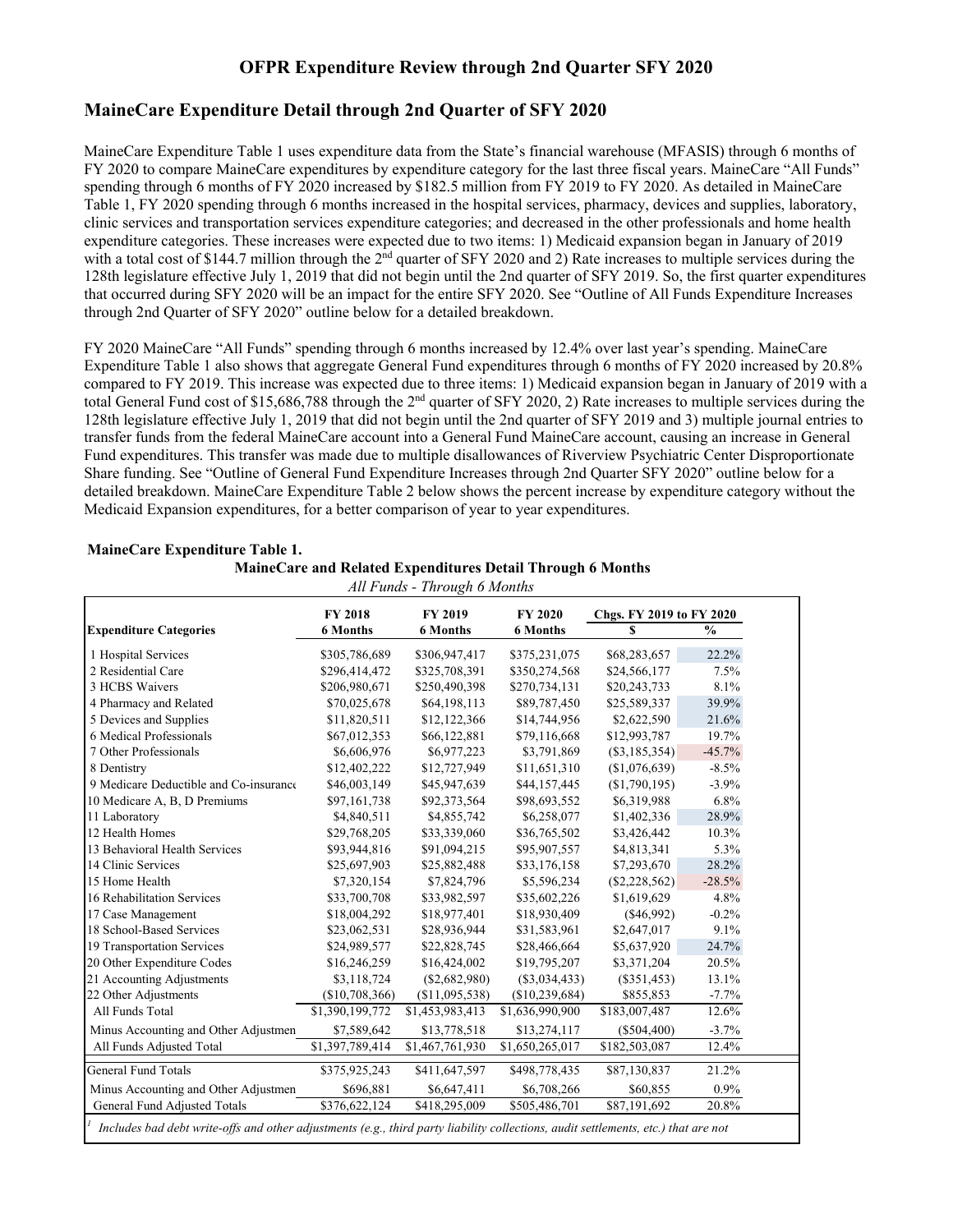## **OFPR Expenditure Review through 2nd Quarter SFY 2020**

#### **Outline of All Funds Expenditure Increases through 2nd Quarter of SFY 2020**

## **Medicaid Expansion Impact - By Funds**

*Through the 2nd Quarter of SFY 2020*

|                                        | <b>SFY 2020</b>     |            |     |                      |     |                        |  |  |
|----------------------------------------|---------------------|------------|-----|----------------------|-----|------------------------|--|--|
| <b>Expenditure Categories</b>          | <b>General Fund</b> |            |     | <b>Federal Funds</b> |     | <b>All Funds Total</b> |  |  |
| 1 Hospital Services                    | S                   | 6,028,181  | S.  | 57,773,499           | £.  | 63,801,679             |  |  |
| 2 Residential Care                     | S                   | 244,477    | S   | 3,105,208            | S   | 3,349,685              |  |  |
| 3 HCBS Waivers                         | S                   | 1,652,494  | S   | $\Omega$             | S   | 1,652,494              |  |  |
| 4 Pharmacy and Related                 | S                   | 3,418,180  | S   | 27,986,513           | \$. | 31,404,693             |  |  |
| 5 Devices and Supplies                 | S                   | 183,990    | S   | 1,423,346            | S   | 1,607,336              |  |  |
| 6 Medical Professionals                | S                   | 1,369,928  | \$. | 12,300,691           | S   | 13,670,619             |  |  |
| 7 Other Professionals                  | S                   | 63,666     | \$. | 470,460              | \$. | 534,126                |  |  |
| 8 Dentistry                            | S                   | 95,933     | S   | 757,230              | S   | 853,163                |  |  |
| 9 Medicare Deductible and Co-insurance | S                   | 6,618      | \$. | 58,400               | \$. | 65,019                 |  |  |
| 11 Laboratory                          | S                   | 220,818    | \$. | 2,199,062            | S   | 2,419,880              |  |  |
| 12 Health Homes                        | \$                  | 170,919    | S   | 1,611,171            | \$. | 1,782,090              |  |  |
| 13 Behavioral Health Services          | S                   | 752,780    | S   | 7,558,600            | S   | 8,311,380              |  |  |
| 14 Clinic Services                     | S                   | 712,165    | S   | 6,902,779            | S   | 7,614,944              |  |  |
| 15 Home Health                         | S                   | 53,027     | S   | 558,255              | S   | 611,281                |  |  |
| 16 Rehabilitation Services             | S                   | 28,368     | \$. | 269,380              | \$. | 297,748                |  |  |
| 17 Case Management                     | \$                  | 42,794     | \$. | 493,497              | S   | 536,291                |  |  |
| 18 School Based Services               | S                   | 2,522      | S.  | 33,516               | S   | 36,038                 |  |  |
| 19 Transportation Services             | S                   | 639,394    | S   | 5,583,255            | S   | 6,222,650              |  |  |
| 20 Other Expenditure Codes             | S                   | 534        | S   | 6,740                | S   | 7,274                  |  |  |
| <b>Medicaid Expansion Total</b>        | S                   | 15,686,788 | S   | 129,091,602          | s   | 144,778,390            |  |  |

**Quarterly Estimated Increase From Rate Changes for 1st Quarter SFY 2020. Since the changes were effective July 1, 2019 they did not begin until the 2nd quarter of SFY 2019.**

**\$ 37,260,915**

**Impact of these Two Items**  $\frac{\$}{\$}$  **<b>182,039,305** 

**Outline of General Fund Expenditure Increases through 2nd Quarter of SFY 2020**

## **Medicaid Expansion Impact - General Fund**

*Through the 2nd Quarter of SFY 2020*

|                                                                                                                                  | <b>SFY 2020</b> |                     |  |  |
|----------------------------------------------------------------------------------------------------------------------------------|-----------------|---------------------|--|--|
| <b>Expenditure Categories</b>                                                                                                    |                 | <b>General Fund</b> |  |  |
| 1 Hospital Services                                                                                                              | \$              | 6,028,181           |  |  |
| 2 Residential Care                                                                                                               | \$              | 244,477             |  |  |
| 3 HCBS Waivers                                                                                                                   | \$              | 1,652,494           |  |  |
| 4 Pharmacy and Related                                                                                                           | \$              | 3,418,180           |  |  |
| 5 Devices and Supplies                                                                                                           | \$              | 183,990             |  |  |
| 6 Medical Professionals                                                                                                          | \$              | 1,369,928           |  |  |
| 7 Other Professionals                                                                                                            | \$              | 63,666              |  |  |
| 8 Dentistry                                                                                                                      | \$              | 95,933              |  |  |
| 9 Medicare Deductible and Co-insurance                                                                                           | \$              | 6,618               |  |  |
| 11 Laboratory                                                                                                                    | \$              | 220,818             |  |  |
| 12 Health Homes                                                                                                                  | \$              | 170,919             |  |  |
| 13 Behavioral Health Services                                                                                                    | \$              | 752,780             |  |  |
| 14 Clinic Services                                                                                                               | \$              | 712,165             |  |  |
| 15 Home Health                                                                                                                   | \$              | 53,027              |  |  |
| 16 Rehabilitation Services                                                                                                       | \$              | 28,368              |  |  |
| 17 Case Management                                                                                                               | \$              | 42,794              |  |  |
| 18 School Based Services                                                                                                         | \$              | 2,522               |  |  |
| 19 Transportation Services                                                                                                       | \$              | 639,394             |  |  |
| 20 Other Expenditure Codes                                                                                                       | \$              | 534                 |  |  |
| <b>Medicaid Expansion Total</b>                                                                                                  | $\mathbf{s}$    | 15,686,788          |  |  |
| Quarterly Estimated Increase From Rate Changes effective July 1, 2019 that                                                       |                 |                     |  |  |
| did not begin until the 2nd quarter of SFY 2019.                                                                                 | \$              | 13,488,451          |  |  |
| <b>DSH</b> - Total Transfers from Reserve for CMS repayments for Riverview<br>Psychiatric Center DSH in 1st Quarter of SFY 2020. | \$              | 58,501,189          |  |  |

**Impact of these Three Items**  $\frac{\$}{\$}$  **87,676,428**